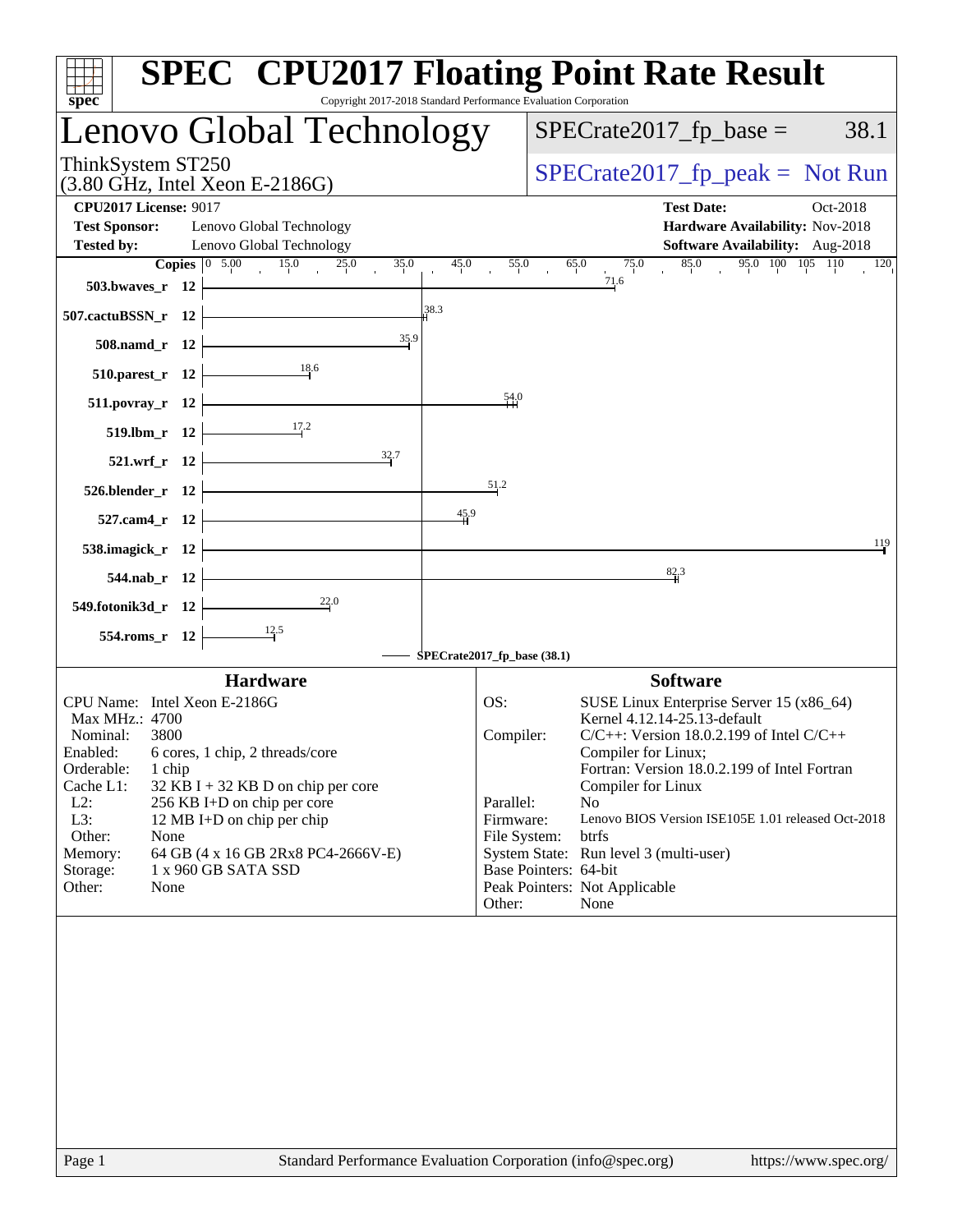

# Lenovo Global Technology

 $SPECTate2017<sub>fr</sub> peak = Not Run$  $SPECTate2017<sub>fr</sub> base = 38.1$ 

(3.80 GHz, Intel Xeon E-2186G)

**[Test Sponsor:](http://www.spec.org/auto/cpu2017/Docs/result-fields.html#TestSponsor)** Lenovo Global Technology **[Hardware Availability:](http://www.spec.org/auto/cpu2017/Docs/result-fields.html#HardwareAvailability)** Nov-2018 **[Tested by:](http://www.spec.org/auto/cpu2017/Docs/result-fields.html#Testedby)** Lenovo Global Technology **[Software Availability:](http://www.spec.org/auto/cpu2017/Docs/result-fields.html#SoftwareAvailability)** Aug-2018

**[CPU2017 License:](http://www.spec.org/auto/cpu2017/Docs/result-fields.html#CPU2017License)** 9017 **[Test Date:](http://www.spec.org/auto/cpu2017/Docs/result-fields.html#TestDate)** Oct-2018

### **[Results Table](http://www.spec.org/auto/cpu2017/Docs/result-fields.html#ResultsTable)**

|                          | <b>Base</b>   |                |                |                |       | <b>Peak</b>    |            |               |                |              |                |              |                |              |
|--------------------------|---------------|----------------|----------------|----------------|-------|----------------|------------|---------------|----------------|--------------|----------------|--------------|----------------|--------------|
| <b>Benchmark</b>         | <b>Copies</b> | <b>Seconds</b> | Ratio          | <b>Seconds</b> | Ratio | <b>Seconds</b> | Ratio      | <b>Copies</b> | <b>Seconds</b> | <b>Ratio</b> | <b>Seconds</b> | <b>Ratio</b> | <b>Seconds</b> | <b>Ratio</b> |
| 503.bwayes_r             | 12            | 1680           | 71.6           | 1681           | 71.6  | 1680           | 71.6       |               |                |              |                |              |                |              |
| 507.cactuBSSN r          | 12            | 396            | 38.3           | 399            | 38.1  | 391            | 38.9       |               |                |              |                |              |                |              |
| $508$ .namd $r$          | 12            | 318            | 35.9           | 317            | 36.0  | 318            | 35.8       |               |                |              |                |              |                |              |
| 510.parest_r             | 12            | 1686           | 18.6           | 1702           | 18.4  | 1689           | 18.6       |               |                |              |                |              |                |              |
| 511.povray_r             | 12            | 529            | 53.0           | 519            | 54.0  | 512            | 54.7       |               |                |              |                |              |                |              |
| 519.lbm r                | 12            | 734            | 17.2           | 734            | 17.2  | 734            | 17.2       |               |                |              |                |              |                |              |
| $521$ .wrf r             | 12            | 821            | 32.7           | 822            | 32.7  | 822            | 32.7       |               |                |              |                |              |                |              |
| 526.blender r            | 12            | 357            | 51.2           | 357            | 51.2  | 357            | 51.2       |               |                |              |                |              |                |              |
| $527.cam4_r$             | 12            | 457            | 45.9           | 463            | 45.3  | 455            | 46.1       |               |                |              |                |              |                |              |
| 538.imagick_r            | 12            | 252            | 118            | 251            | 119   | 252            | <b>119</b> |               |                |              |                |              |                |              |
| 544.nab r                | 12            | 246            | 82.1           | 245            | 82.3  | 244            | 82.6       |               |                |              |                |              |                |              |
| 549.fotonik3d r          | 12            | 2122           | 22.0           | 2122           | 22.0  | 2124           | 22.0       |               |                |              |                |              |                |              |
| $554$ .roms_r            | 12            | 1530           | 12.5           | 1531           | 12.5  | 1535           | 12.4       |               |                |              |                |              |                |              |
| $SPECrate2017$ fp base = |               |                | 38.1           |                |       |                |            |               |                |              |                |              |                |              |
| $SPECrate2017$ fp peak = |               |                | <b>Not Run</b> |                |       |                |            |               |                |              |                |              |                |              |

Results appear in the [order in which they were run.](http://www.spec.org/auto/cpu2017/Docs/result-fields.html#RunOrder) Bold underlined text [indicates a median measurement.](http://www.spec.org/auto/cpu2017/Docs/result-fields.html#Median)

#### **[Submit Notes](http://www.spec.org/auto/cpu2017/Docs/result-fields.html#SubmitNotes)**

 The taskset mechanism was used to bind copies to processors. The config file option 'submit' was used to generate taskset commands to bind each copy to a specific processor. For details, please see the config file.

### **[Operating System Notes](http://www.spec.org/auto/cpu2017/Docs/result-fields.html#OperatingSystemNotes)**

Stack size set to unlimited using "ulimit -s unlimited"

### **[General Notes](http://www.spec.org/auto/cpu2017/Docs/result-fields.html#GeneralNotes)**

Environment variables set by runcpu before the start of the run: LD\_LIBRARY\_PATH = "/home/cpu2017-1.0.5-ic18.0u2/lib/ia32:/home/cpu2017-1.0.5-ic18.0u2/lib/intel64" LD\_LIBRARY\_PATH = "\$LD\_LIBRARY\_PATH:/home/cpu2017-1.0.5-ic18.0u2/je5.0.1-32:/home/cpu2017-1.0.5-ic18.0u2/je5.0.1-64"

 Binaries compiled on a system with 1x Intel Core i7-6700K CPU + 32GB RAM memory using Redhat Enterprise Linux 7.5 Transparent Huge Pages enabled by default Prior to runcpu invocation Filesystem page cache synced and cleared with: sync; echo 3> /proc/sys/vm/drop\_caches Yes: The test sponsor attests, as of date of publication, that CVE-2017-5754 (Meltdown) is mitigated in the system as tested and documented. Yes: The test sponsor attests, as of date of publication, that CVE-2017-5753 (Spectre variant 1)

**(Continued on next page)**

| Page 2 | Standard Performance Evaluation Corporation (info@spec.org) | https://www.spec.org/ |
|--------|-------------------------------------------------------------|-----------------------|
|--------|-------------------------------------------------------------|-----------------------|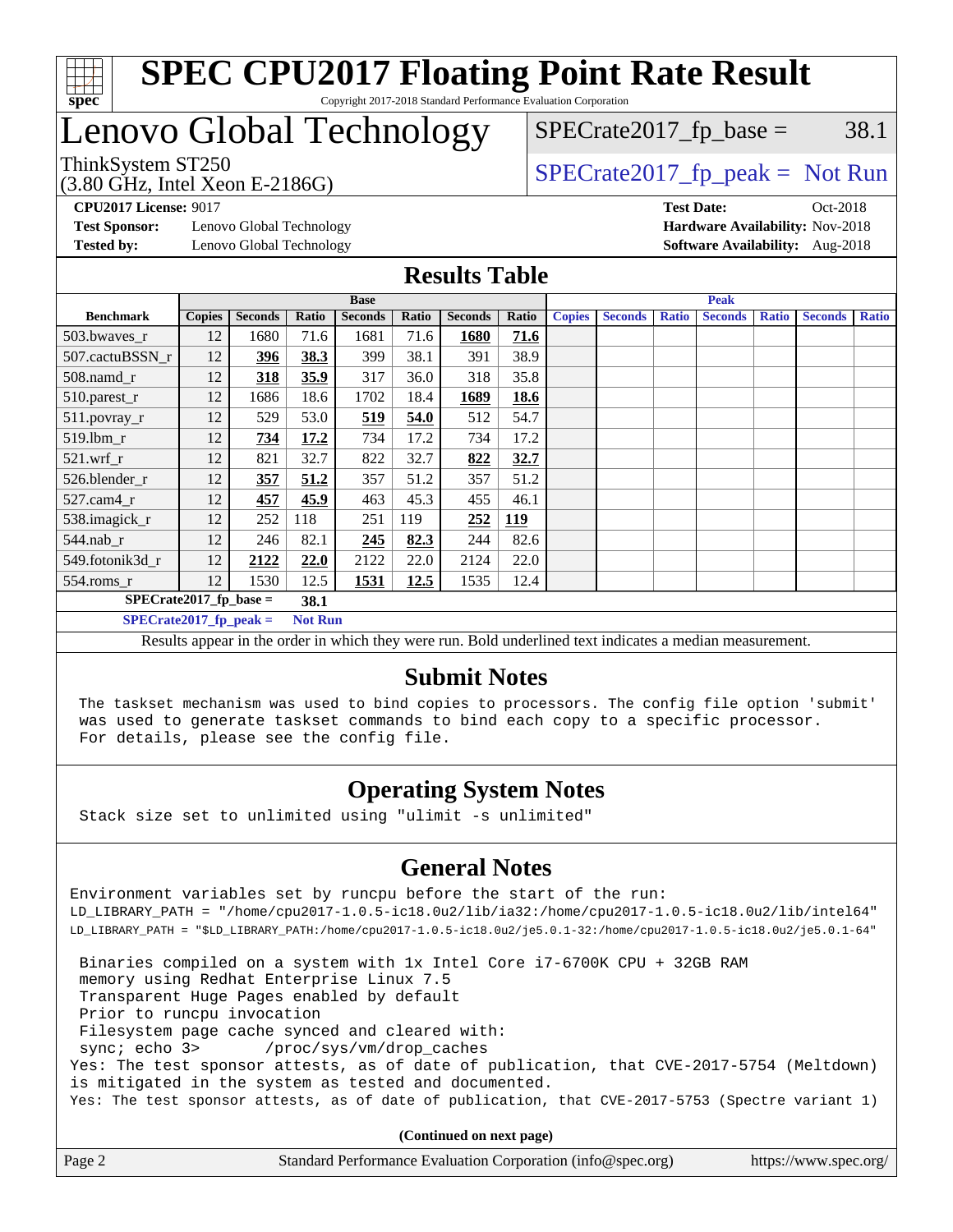| S<br>Dе |  |  |  |  |  |  |
|---------|--|--|--|--|--|--|

# **[SPEC CPU2017 Floating Point Rate Result](http://www.spec.org/auto/cpu2017/Docs/result-fields.html#SPECCPU2017FloatingPointRateResult)**

Copyright 2017-2018 Standard Performance Evaluation Corporation

# Lenovo Global Technology

ThinkSystem ST250  $SPECrate2017$  fp\_peak = Not Run

 $SPECTate2017<sub>fr</sub> base = 38.1$ 

(3.80 GHz, Intel Xeon E-2186G)

**[Test Sponsor:](http://www.spec.org/auto/cpu2017/Docs/result-fields.html#TestSponsor)** Lenovo Global Technology **[Hardware Availability:](http://www.spec.org/auto/cpu2017/Docs/result-fields.html#HardwareAvailability)** Nov-2018 **[Tested by:](http://www.spec.org/auto/cpu2017/Docs/result-fields.html#Testedby)** Lenovo Global Technology **[Software Availability:](http://www.spec.org/auto/cpu2017/Docs/result-fields.html#SoftwareAvailability)** Aug-2018

**[CPU2017 License:](http://www.spec.org/auto/cpu2017/Docs/result-fields.html#CPU2017License)** 9017 **[Test Date:](http://www.spec.org/auto/cpu2017/Docs/result-fields.html#TestDate)** Oct-2018

### **[General Notes \(Continued\)](http://www.spec.org/auto/cpu2017/Docs/result-fields.html#GeneralNotes)**

is mitigated in the system as tested and documented. Yes: The test sponsor attests, as of date of publication, that CVE-2017-5715 (Spectre variant 2) is mitigated in the system as tested and documented.

#### **[Platform Notes](http://www.spec.org/auto/cpu2017/Docs/result-fields.html#PlatformNotes)**

Page 3 Standard Performance Evaluation Corporation [\(info@spec.org\)](mailto:info@spec.org) <https://www.spec.org/> BIOS configuration: Choose Operating Mode set to Maximum Performance Choose Operating Mode set to Custom Mode CPU P-state Control set to Legacy Sysinfo program /home/cpu2017-1.0.5-ic18.0u2/bin/sysinfo Rev: r5974 of 2018-05-19 9bcde8f2999c33d61f64985e45859ea9 running on linux-nnmv Fri Oct 19 21:43:28 2018 SUT (System Under Test) info as seen by some common utilities. For more information on this section, see <https://www.spec.org/cpu2017/Docs/config.html#sysinfo> From /proc/cpuinfo model name : Intel(R) Xeon(R) E-2186G CPU @ 3.80GHz 1 "physical id"s (chips) 12 "processors" cores, siblings (Caution: counting these is hw and system dependent. The following excerpts from /proc/cpuinfo might not be reliable. Use with caution.) cpu cores : 6 siblings : 12 physical 0: cores 0 1 2 3 4 5 From lscpu: Architecture: x86\_64 CPU op-mode(s): 32-bit, 64-bit Byte Order: Little Endian  $CPU(s):$  12 On-line CPU(s) list: 0-11 Thread(s) per core: 2 Core(s) per socket: 6 Socket(s): 1 NUMA node(s): 1 Vendor ID: GenuineIntel CPU family: 6 Model: 158<br>Model name: 1158  $Intel(R)$  Xeon(R) E-2186G CPU @ 3.80GHz Stepping: 10 CPU MHz: 3800.000 CPU max MHz: 4700.0000 CPU min MHz: 800.0000 **(Continued on next page)**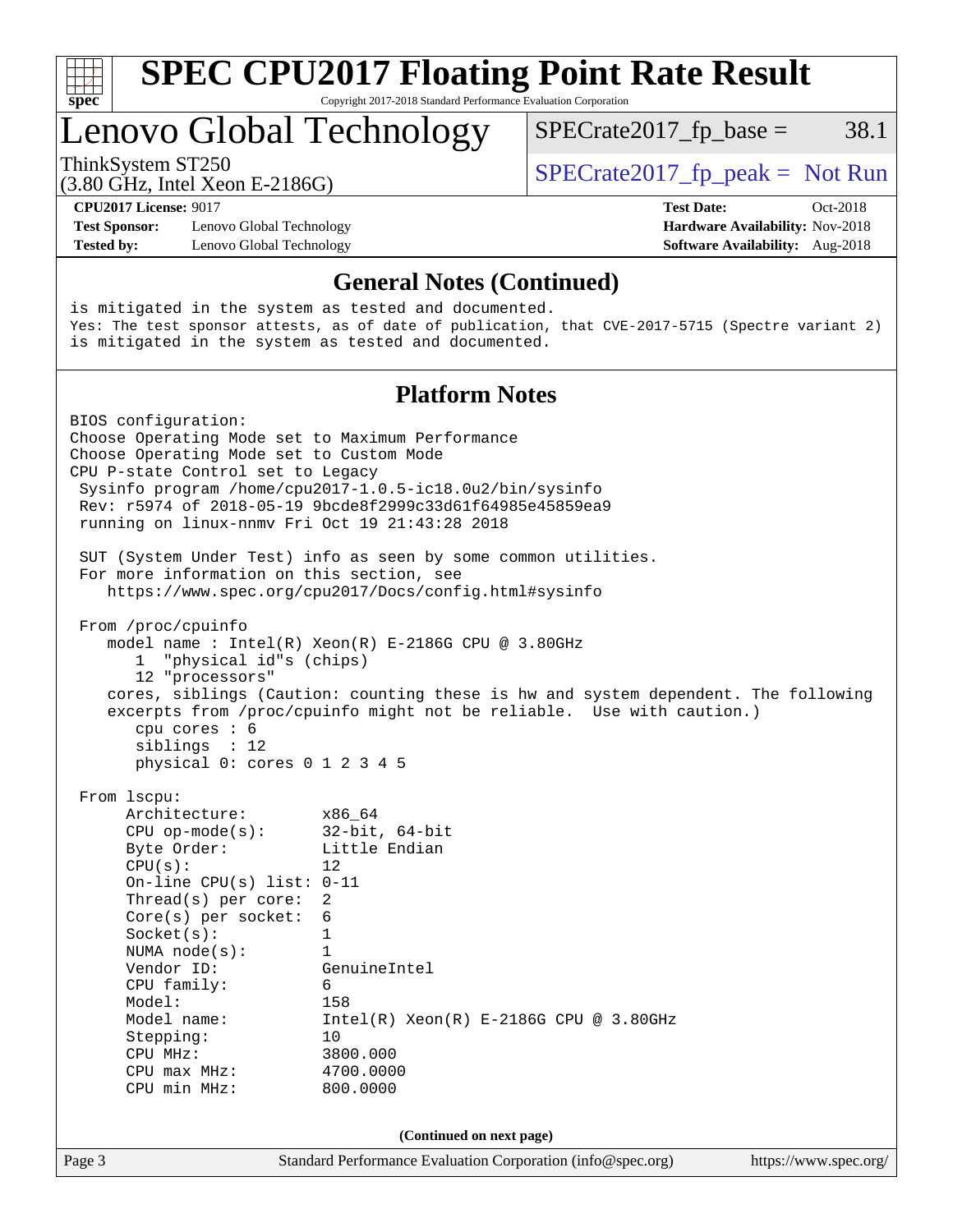

Lenovo Global Technology

 $SPECTate2017<sub>fr</sub> base = 38.1$ 

(3.80 GHz, Intel Xeon E-2186G)

ThinkSystem ST250  $SPECrate2017$  fp\_peak = Not Run

**[CPU2017 License:](http://www.spec.org/auto/cpu2017/Docs/result-fields.html#CPU2017License)** 9017 **[Test Date:](http://www.spec.org/auto/cpu2017/Docs/result-fields.html#TestDate)** Oct-2018

**[Test Sponsor:](http://www.spec.org/auto/cpu2017/Docs/result-fields.html#TestSponsor)** Lenovo Global Technology **[Hardware Availability:](http://www.spec.org/auto/cpu2017/Docs/result-fields.html#HardwareAvailability)** Nov-2018 **[Tested by:](http://www.spec.org/auto/cpu2017/Docs/result-fields.html#Testedby)** Lenovo Global Technology **[Software Availability:](http://www.spec.org/auto/cpu2017/Docs/result-fields.html#SoftwareAvailability)** Aug-2018

**[Platform Notes \(Continued\)](http://www.spec.org/auto/cpu2017/Docs/result-fields.html#PlatformNotes)**

| 7584.00  |
|----------|
| $VT - x$ |
| 32K      |
| 32K      |
| 256K     |
| 12288K   |
| $0 - 11$ |
| fpu vme  |
|          |

de pse tsc msr pae mce cx8 apic sep mtrr pge mca cmov pat pse36 clflush dts acpi mmx fxsr sse sse2 ss ht tm pbe syscall nx pdpe1gb rdtscp lm constant\_tsc art arch\_perfmon pebs bts rep\_good nopl xtopology nonstop\_tsc cpuid aperfmperf tsc\_known\_freq pni pclmulqdq dtes64 monitor ds\_cpl vmx smx est tm2 ssse3 sdbg fma cx16 xtpr pdcm pcid sse4\_1 sse4\_2 x2apic movbe popcnt tsc\_deadline\_timer aes xsave avx f16c rdrand lahf\_lm abm 3dnowprefetch cpuid\_fault epb invpcid\_single pti ssbd ibrs ibpb stibp tpr\_shadow vnmi flexpriority ept vpid fsgsbase tsc\_adjust bmi1 hle avx2 smep bmi2 erms invpcid rtm mpx rdseed adx smap clflushopt intel\_pt xsaveopt xsavec xgetbv1 xsaves dtherm ida arat pln pts hwp hwp\_notify hwp\_act\_window hwp\_epp flush\_l1d

 /proc/cpuinfo cache data cache size : 12288 KB

 From numactl --hardware WARNING: a numactl 'node' might or might not correspond to a physical chip. available: 1 nodes (0) node 0 cpus: 0 1 2 3 4 5 6 7 8 9 10 11 node 0 size: 64365 MB

 node 0 free: 63023 MB node distances: node 0

0: 10

 From /proc/meminfo MemTotal: 65910156 kB HugePages\_Total: 0 Hugepagesize: 2048 kB

 From /etc/\*release\* /etc/\*version\* os-release: NAME="SLES" VERSION="15" VERSION\_ID="15" PRETTY\_NAME="SUSE Linux Enterprise Server 15" ID="sles" ID\_LIKE="suse" ANSI\_COLOR="0;32" CPE\_NAME="cpe:/o:suse:sles:15"

**(Continued on next page)**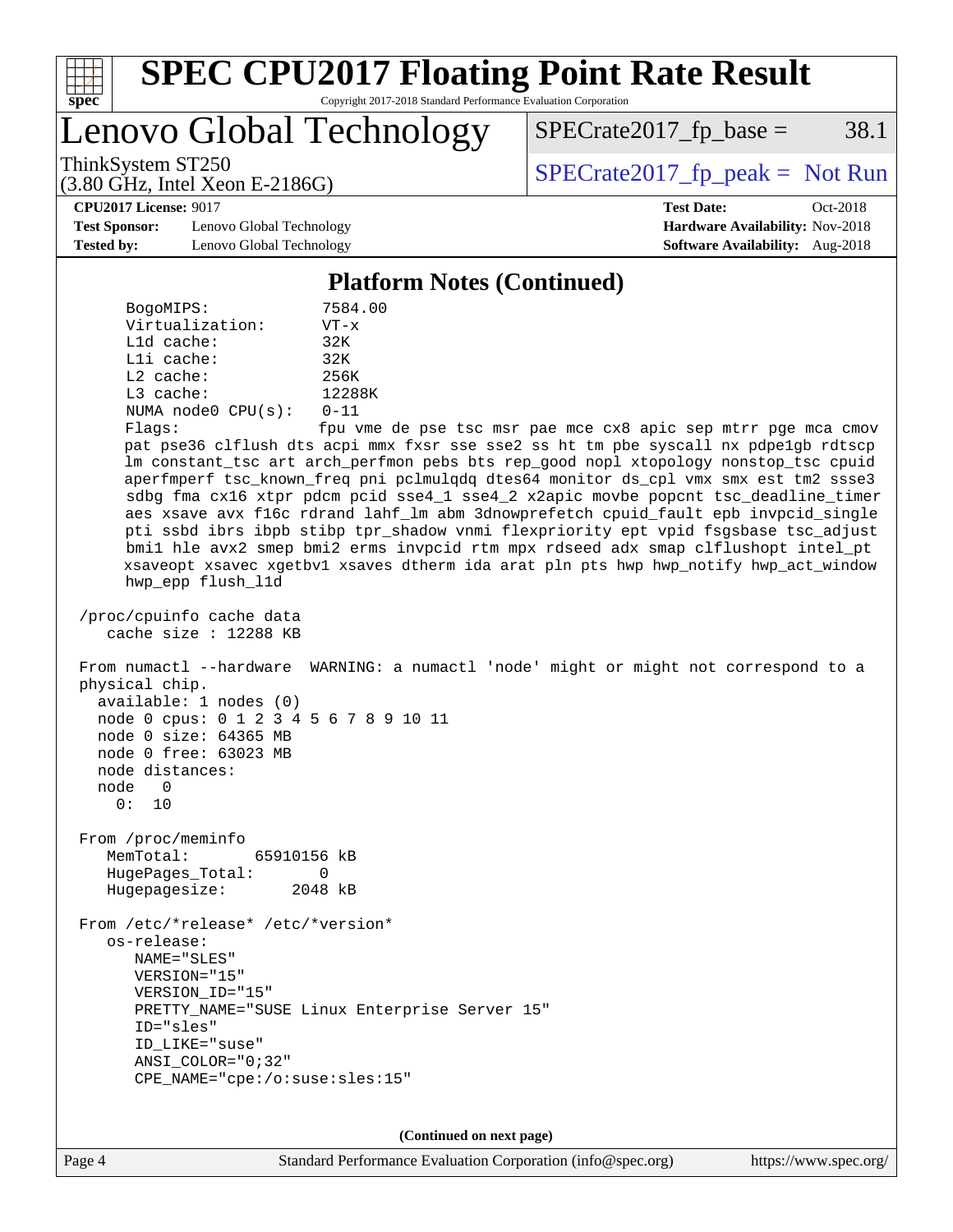| <b>SPEC CPU2017 Floating Point Rate Result</b>                                                                                                                                                                                                                                                                                                                                                                                                        |                                                                                                       |  |  |  |  |  |
|-------------------------------------------------------------------------------------------------------------------------------------------------------------------------------------------------------------------------------------------------------------------------------------------------------------------------------------------------------------------------------------------------------------------------------------------------------|-------------------------------------------------------------------------------------------------------|--|--|--|--|--|
| Copyright 2017-2018 Standard Performance Evaluation Corporation<br>spec <sup>®</sup><br>Lenovo Global Technology                                                                                                                                                                                                                                                                                                                                      | $SPECTate2017_fp\_base =$<br>38.1                                                                     |  |  |  |  |  |
| ThinkSystem ST250<br>$(3.80 \text{ GHz}, \text{Intel Xeon E-2186G})$                                                                                                                                                                                                                                                                                                                                                                                  | $SPECrate2017_fp\_peak = Not Run$                                                                     |  |  |  |  |  |
| <b>CPU2017 License: 9017</b><br><b>Test Sponsor:</b><br>Lenovo Global Technology<br><b>Tested by:</b><br>Lenovo Global Technology                                                                                                                                                                                                                                                                                                                     | <b>Test Date:</b><br>$Oct-2018$<br>Hardware Availability: Nov-2018<br>Software Availability: Aug-2018 |  |  |  |  |  |
| <b>Platform Notes (Continued)</b>                                                                                                                                                                                                                                                                                                                                                                                                                     |                                                                                                       |  |  |  |  |  |
| $uname -a$ :<br>Linux linux-nnmv 4.12.14-25.13-default #1 SMP Tue Aug 14 15:07:35 UTC 2018 (947aa51)<br>x86 64 x86 64 x86 64 GNU/Linux                                                                                                                                                                                                                                                                                                                |                                                                                                       |  |  |  |  |  |
| Kernel self-reported vulnerability status:                                                                                                                                                                                                                                                                                                                                                                                                            |                                                                                                       |  |  |  |  |  |
| CVE-2017-5754 (Meltdown):<br>Mitigation: PTI<br>CVE-2017-5753 (Spectre variant 1): Mitigation: __user pointer sanitization<br>CVE-2017-5715 (Spectre variant 2): Mitigation: Indirect Branch Restricted Speculation,<br>IBPB, IBRS_FW                                                                                                                                                                                                                 |                                                                                                       |  |  |  |  |  |
| run-level 3 Oct 19 17:55                                                                                                                                                                                                                                                                                                                                                                                                                              |                                                                                                       |  |  |  |  |  |
| SPEC is set to: /home/cpu2017-1.0.5-ic18.0u2<br>Size Used Avail Use% Mounted on<br>Filesystem<br>Type<br>btrfs 895G<br>/dev/sda2<br>18G 876G<br>$2\%$ /home                                                                                                                                                                                                                                                                                           |                                                                                                       |  |  |  |  |  |
| Additional information from dmidecode follows. WARNING: Use caution when you interpret<br>this section. The 'dmidecode' program reads system data which is "intended to allow<br>hardware to be accurately determined", but the intent may not be met, as there are<br>frequent changes to hardware, firmware, and the "DMTF SMBIOS" standard.<br>BIOS Lenovo -[ISE105E-1.01]- 10/11/2018<br>Memory:<br>4x Micron 18ASF2G72AZ-2G6D1 16 GB 2 rank 2666 |                                                                                                       |  |  |  |  |  |
| (End of data from sysinfo program)                                                                                                                                                                                                                                                                                                                                                                                                                    |                                                                                                       |  |  |  |  |  |
| <b>Compiler Version Notes</b>                                                                                                                                                                                                                                                                                                                                                                                                                         |                                                                                                       |  |  |  |  |  |
| CC                                                                                                                                                                                                                                                                                                                                                                                                                                                    |                                                                                                       |  |  |  |  |  |
| icc (ICC) 18.0.2 20180210<br>Copyright (C) 1985-2018 Intel Corporation. All rights reserved.                                                                                                                                                                                                                                                                                                                                                          |                                                                                                       |  |  |  |  |  |

==============================================================================

 CXXC 508.namd\_r(base) 510.parest\_r(base) ------------------------------------------------------------------------------

icpc (ICC) 18.0.2 20180210

Copyright (C) 1985-2018 Intel Corporation. All rights reserved. ------------------------------------------------------------------------------

============================================================================== CC 511.povray\_r(base) 526.blender\_r(base)

------------------------------------------------------------------------------

**(Continued on next page)**

------------------------------------------------------------------------------

Page 5 Standard Performance Evaluation Corporation [\(info@spec.org\)](mailto:info@spec.org) <https://www.spec.org/>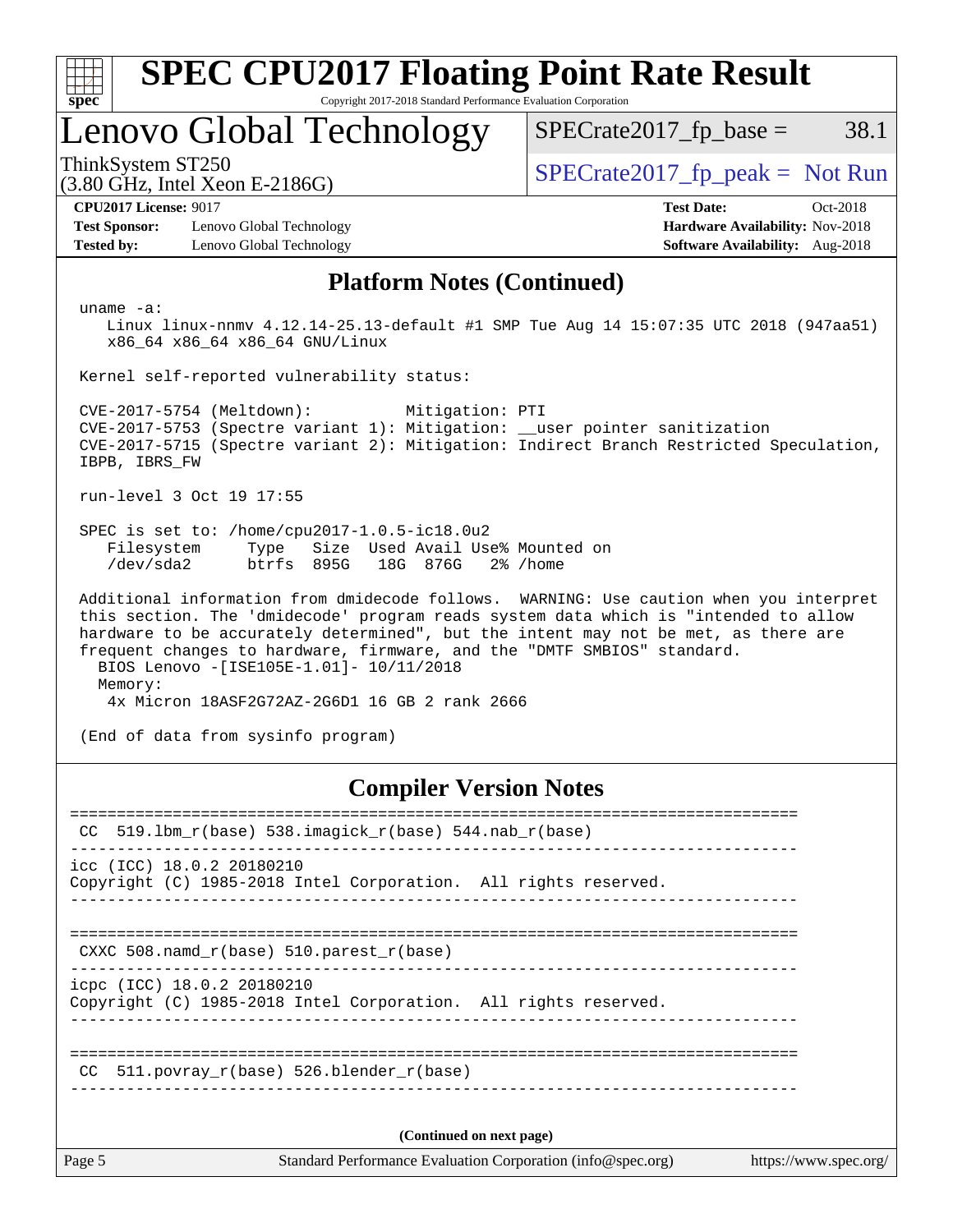| S<br>e<br>U |  |  |  |  |  |
|-------------|--|--|--|--|--|

# **[SPEC CPU2017 Floating Point Rate Result](http://www.spec.org/auto/cpu2017/Docs/result-fields.html#SPECCPU2017FloatingPointRateResult)**

Copyright 2017-2018 Standard Performance Evaluation Corporation

# Lenovo Global Technology

(3.80 GHz, Intel Xeon E-2186G)

 $SPECrate2017_fp\_peak = Not Run$ 

 $SPECTate2017<sub>fr</sub> base = 38.1$ 

**[CPU2017 License:](http://www.spec.org/auto/cpu2017/Docs/result-fields.html#CPU2017License)** 9017 **[Test Date:](http://www.spec.org/auto/cpu2017/Docs/result-fields.html#TestDate)** Oct-2018

**[Test Sponsor:](http://www.spec.org/auto/cpu2017/Docs/result-fields.html#TestSponsor)** Lenovo Global Technology **[Hardware Availability:](http://www.spec.org/auto/cpu2017/Docs/result-fields.html#HardwareAvailability)** Nov-2018 **[Tested by:](http://www.spec.org/auto/cpu2017/Docs/result-fields.html#Testedby)** Lenovo Global Technology **[Software Availability:](http://www.spec.org/auto/cpu2017/Docs/result-fields.html#SoftwareAvailability)** Aug-2018

### **[Compiler Version Notes \(Continued\)](http://www.spec.org/auto/cpu2017/Docs/result-fields.html#CompilerVersionNotes)**

| icpc (ICC) 18.0.2 20180210<br>Copyright (C) 1985-2018 Intel Corporation. All rights reserved.<br>icc (ICC) 18.0.2 20180210<br>Copyright (C) 1985-2018 Intel Corporation. All rights reserved.    |  |  |
|--------------------------------------------------------------------------------------------------------------------------------------------------------------------------------------------------|--|--|
| FC 507.cactuBSSN_r(base)                                                                                                                                                                         |  |  |
| icpc (ICC) 18.0.2 20180210<br>Copyright (C) 1985-2018 Intel Corporation. All rights reserved.<br>icc (ICC) 18.0.2 20180210                                                                       |  |  |
| Copyright (C) 1985-2018 Intel Corporation. All rights reserved.<br>ifort (IFORT) 18.0.2 20180210<br>Copyright (C) 1985-2018 Intel Corporation. All rights reserved.                              |  |  |
| FC $503.bwaves_r(base) 549.fotonik3d_r(base) 554.roms_r(base)$                                                                                                                                   |  |  |
| ifort (IFORT) 18.0.2 20180210<br>Copyright (C) 1985-2018 Intel Corporation. All rights reserved.                                                                                                 |  |  |
| CC $521.$ wrf r(base) 527.cam4 r(base)                                                                                                                                                           |  |  |
| ifort (IFORT) 18.0.2 20180210<br>Copyright (C) 1985-2018 Intel Corporation. All rights reserved.<br>icc (ICC) 18.0.2 20180210<br>Copyright (C) 1985-2018 Intel Corporation. All rights reserved. |  |  |
|                                                                                                                                                                                                  |  |  |

### **[Base Compiler Invocation](http://www.spec.org/auto/cpu2017/Docs/result-fields.html#BaseCompilerInvocation)**

[C benchmarks](http://www.spec.org/auto/cpu2017/Docs/result-fields.html#Cbenchmarks): [icc -m64 -std=c11](http://www.spec.org/cpu2017/results/res2018q4/cpu2017-20181029-09391.flags.html#user_CCbase_intel_icc_64bit_c11_33ee0cdaae7deeeab2a9725423ba97205ce30f63b9926c2519791662299b76a0318f32ddfffdc46587804de3178b4f9328c46fa7c2b0cd779d7a61945c91cd35)

[C++ benchmarks:](http://www.spec.org/auto/cpu2017/Docs/result-fields.html#CXXbenchmarks) [icpc -m64](http://www.spec.org/cpu2017/results/res2018q4/cpu2017-20181029-09391.flags.html#user_CXXbase_intel_icpc_64bit_4ecb2543ae3f1412ef961e0650ca070fec7b7afdcd6ed48761b84423119d1bf6bdf5cad15b44d48e7256388bc77273b966e5eb805aefd121eb22e9299b2ec9d9)

[Fortran benchmarks](http://www.spec.org/auto/cpu2017/Docs/result-fields.html#Fortranbenchmarks): [ifort -m64](http://www.spec.org/cpu2017/results/res2018q4/cpu2017-20181029-09391.flags.html#user_FCbase_intel_ifort_64bit_24f2bb282fbaeffd6157abe4f878425411749daecae9a33200eee2bee2fe76f3b89351d69a8130dd5949958ce389cf37ff59a95e7a40d588e8d3a57e0c3fd751)

[Benchmarks using both Fortran and C](http://www.spec.org/auto/cpu2017/Docs/result-fields.html#BenchmarksusingbothFortranandC): [ifort -m64](http://www.spec.org/cpu2017/results/res2018q4/cpu2017-20181029-09391.flags.html#user_CC_FCbase_intel_ifort_64bit_24f2bb282fbaeffd6157abe4f878425411749daecae9a33200eee2bee2fe76f3b89351d69a8130dd5949958ce389cf37ff59a95e7a40d588e8d3a57e0c3fd751) [icc -m64 -std=c11](http://www.spec.org/cpu2017/results/res2018q4/cpu2017-20181029-09391.flags.html#user_CC_FCbase_intel_icc_64bit_c11_33ee0cdaae7deeeab2a9725423ba97205ce30f63b9926c2519791662299b76a0318f32ddfffdc46587804de3178b4f9328c46fa7c2b0cd779d7a61945c91cd35)

**(Continued on next page)**

Page 6 Standard Performance Evaluation Corporation [\(info@spec.org\)](mailto:info@spec.org) <https://www.spec.org/>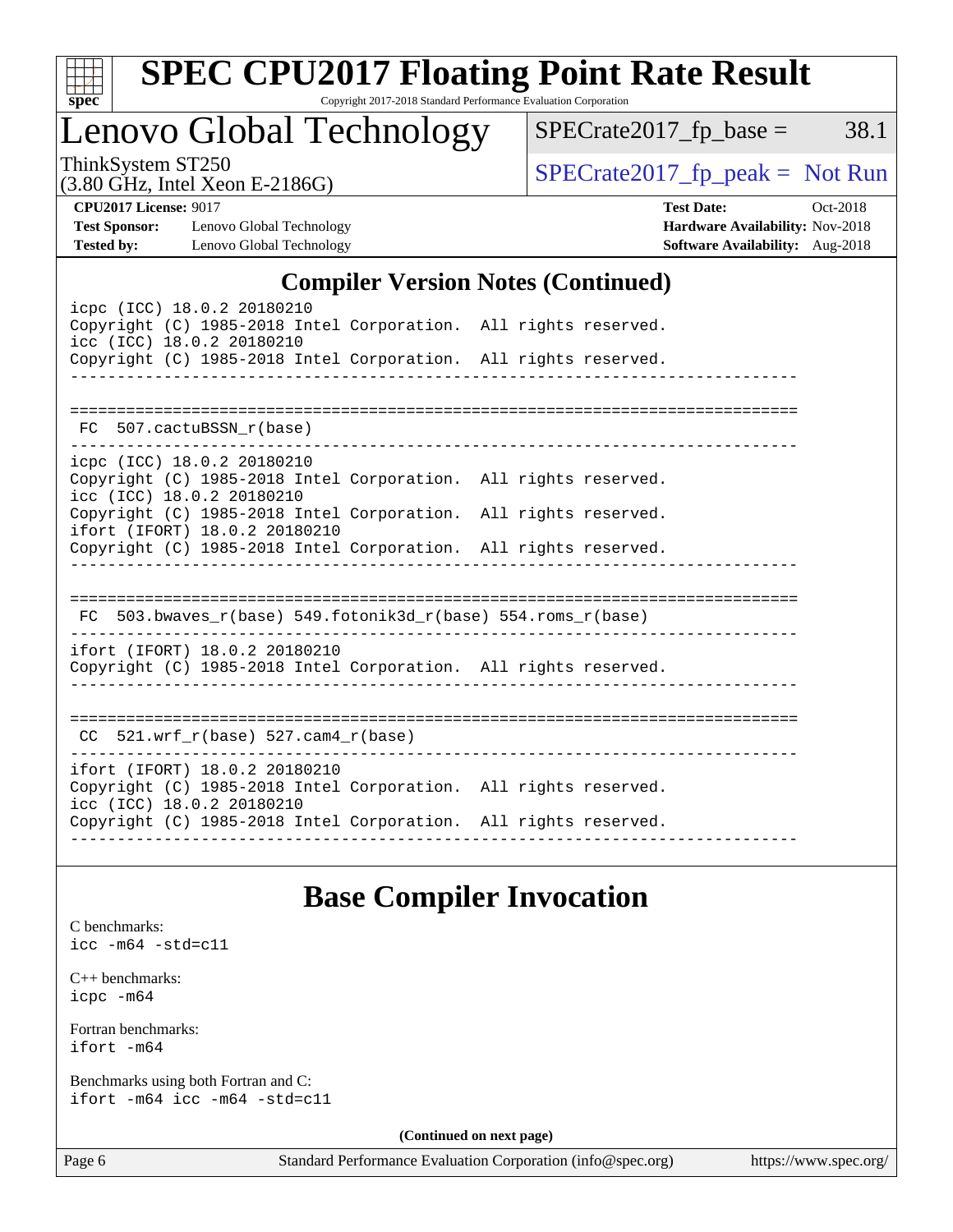

# Lenovo Global Technology

 $SPECTate2017<sub>fr</sub> base = 38.1$ 

ThinkSystem ST250  $SPECrate2017$  fp\_peak = Not Run

(3.80 GHz, Intel Xeon E-2186G)

**[Test Sponsor:](http://www.spec.org/auto/cpu2017/Docs/result-fields.html#TestSponsor)** Lenovo Global Technology **[Hardware Availability:](http://www.spec.org/auto/cpu2017/Docs/result-fields.html#HardwareAvailability)** Nov-2018 **[Tested by:](http://www.spec.org/auto/cpu2017/Docs/result-fields.html#Testedby)** Lenovo Global Technology **[Software Availability:](http://www.spec.org/auto/cpu2017/Docs/result-fields.html#SoftwareAvailability)** Aug-2018

**[CPU2017 License:](http://www.spec.org/auto/cpu2017/Docs/result-fields.html#CPU2017License)** 9017 **[Test Date:](http://www.spec.org/auto/cpu2017/Docs/result-fields.html#TestDate)** Oct-2018

### **[Base Compiler Invocation \(Continued\)](http://www.spec.org/auto/cpu2017/Docs/result-fields.html#BaseCompilerInvocation)**

[Benchmarks using both C and C++](http://www.spec.org/auto/cpu2017/Docs/result-fields.html#BenchmarksusingbothCandCXX): [icpc -m64](http://www.spec.org/cpu2017/results/res2018q4/cpu2017-20181029-09391.flags.html#user_CC_CXXbase_intel_icpc_64bit_4ecb2543ae3f1412ef961e0650ca070fec7b7afdcd6ed48761b84423119d1bf6bdf5cad15b44d48e7256388bc77273b966e5eb805aefd121eb22e9299b2ec9d9) [icc -m64 -std=c11](http://www.spec.org/cpu2017/results/res2018q4/cpu2017-20181029-09391.flags.html#user_CC_CXXbase_intel_icc_64bit_c11_33ee0cdaae7deeeab2a9725423ba97205ce30f63b9926c2519791662299b76a0318f32ddfffdc46587804de3178b4f9328c46fa7c2b0cd779d7a61945c91cd35)

[Benchmarks using Fortran, C, and C++:](http://www.spec.org/auto/cpu2017/Docs/result-fields.html#BenchmarksusingFortranCandCXX) [icpc -m64](http://www.spec.org/cpu2017/results/res2018q4/cpu2017-20181029-09391.flags.html#user_CC_CXX_FCbase_intel_icpc_64bit_4ecb2543ae3f1412ef961e0650ca070fec7b7afdcd6ed48761b84423119d1bf6bdf5cad15b44d48e7256388bc77273b966e5eb805aefd121eb22e9299b2ec9d9) [icc -m64 -std=c11](http://www.spec.org/cpu2017/results/res2018q4/cpu2017-20181029-09391.flags.html#user_CC_CXX_FCbase_intel_icc_64bit_c11_33ee0cdaae7deeeab2a9725423ba97205ce30f63b9926c2519791662299b76a0318f32ddfffdc46587804de3178b4f9328c46fa7c2b0cd779d7a61945c91cd35) [ifort -m64](http://www.spec.org/cpu2017/results/res2018q4/cpu2017-20181029-09391.flags.html#user_CC_CXX_FCbase_intel_ifort_64bit_24f2bb282fbaeffd6157abe4f878425411749daecae9a33200eee2bee2fe76f3b89351d69a8130dd5949958ce389cf37ff59a95e7a40d588e8d3a57e0c3fd751)

### **[Base Portability Flags](http://www.spec.org/auto/cpu2017/Docs/result-fields.html#BasePortabilityFlags)**

 503.bwaves\_r: [-DSPEC\\_LP64](http://www.spec.org/cpu2017/results/res2018q4/cpu2017-20181029-09391.flags.html#suite_basePORTABILITY503_bwaves_r_DSPEC_LP64) 507.cactuBSSN\_r: [-DSPEC\\_LP64](http://www.spec.org/cpu2017/results/res2018q4/cpu2017-20181029-09391.flags.html#suite_basePORTABILITY507_cactuBSSN_r_DSPEC_LP64) 508.namd\_r: [-DSPEC\\_LP64](http://www.spec.org/cpu2017/results/res2018q4/cpu2017-20181029-09391.flags.html#suite_basePORTABILITY508_namd_r_DSPEC_LP64) 510.parest\_r: [-DSPEC\\_LP64](http://www.spec.org/cpu2017/results/res2018q4/cpu2017-20181029-09391.flags.html#suite_basePORTABILITY510_parest_r_DSPEC_LP64) 511.povray\_r: [-DSPEC\\_LP64](http://www.spec.org/cpu2017/results/res2018q4/cpu2017-20181029-09391.flags.html#suite_basePORTABILITY511_povray_r_DSPEC_LP64) 519.lbm\_r: [-DSPEC\\_LP64](http://www.spec.org/cpu2017/results/res2018q4/cpu2017-20181029-09391.flags.html#suite_basePORTABILITY519_lbm_r_DSPEC_LP64) 521.wrf\_r: [-DSPEC\\_LP64](http://www.spec.org/cpu2017/results/res2018q4/cpu2017-20181029-09391.flags.html#suite_basePORTABILITY521_wrf_r_DSPEC_LP64) [-DSPEC\\_CASE\\_FLAG](http://www.spec.org/cpu2017/results/res2018q4/cpu2017-20181029-09391.flags.html#b521.wrf_r_baseCPORTABILITY_DSPEC_CASE_FLAG) [-convert big\\_endian](http://www.spec.org/cpu2017/results/res2018q4/cpu2017-20181029-09391.flags.html#user_baseFPORTABILITY521_wrf_r_convert_big_endian_c3194028bc08c63ac5d04de18c48ce6d347e4e562e8892b8bdbdc0214820426deb8554edfa529a3fb25a586e65a3d812c835984020483e7e73212c4d31a38223) 526.blender\_r: [-DSPEC\\_LP64](http://www.spec.org/cpu2017/results/res2018q4/cpu2017-20181029-09391.flags.html#suite_basePORTABILITY526_blender_r_DSPEC_LP64) [-DSPEC\\_LINUX](http://www.spec.org/cpu2017/results/res2018q4/cpu2017-20181029-09391.flags.html#b526.blender_r_baseCPORTABILITY_DSPEC_LINUX) [-funsigned-char](http://www.spec.org/cpu2017/results/res2018q4/cpu2017-20181029-09391.flags.html#user_baseCPORTABILITY526_blender_r_force_uchar_40c60f00ab013830e2dd6774aeded3ff59883ba5a1fc5fc14077f794d777847726e2a5858cbc7672e36e1b067e7e5c1d9a74f7176df07886a243d7cc18edfe67) 527.cam4\_r: [-DSPEC\\_LP64](http://www.spec.org/cpu2017/results/res2018q4/cpu2017-20181029-09391.flags.html#suite_basePORTABILITY527_cam4_r_DSPEC_LP64) [-DSPEC\\_CASE\\_FLAG](http://www.spec.org/cpu2017/results/res2018q4/cpu2017-20181029-09391.flags.html#b527.cam4_r_baseCPORTABILITY_DSPEC_CASE_FLAG) 538.imagick\_r: [-DSPEC\\_LP64](http://www.spec.org/cpu2017/results/res2018q4/cpu2017-20181029-09391.flags.html#suite_basePORTABILITY538_imagick_r_DSPEC_LP64) 544.nab\_r: [-DSPEC\\_LP64](http://www.spec.org/cpu2017/results/res2018q4/cpu2017-20181029-09391.flags.html#suite_basePORTABILITY544_nab_r_DSPEC_LP64) 549.fotonik3d\_r: [-DSPEC\\_LP64](http://www.spec.org/cpu2017/results/res2018q4/cpu2017-20181029-09391.flags.html#suite_basePORTABILITY549_fotonik3d_r_DSPEC_LP64) 554.roms\_r: [-DSPEC\\_LP64](http://www.spec.org/cpu2017/results/res2018q4/cpu2017-20181029-09391.flags.html#suite_basePORTABILITY554_roms_r_DSPEC_LP64)

### **[Base Optimization Flags](http://www.spec.org/auto/cpu2017/Docs/result-fields.html#BaseOptimizationFlags)**

[C benchmarks](http://www.spec.org/auto/cpu2017/Docs/result-fields.html#Cbenchmarks): [-xCORE-AVX2](http://www.spec.org/cpu2017/results/res2018q4/cpu2017-20181029-09391.flags.html#user_CCbase_f-xCORE-AVX2) [-ipo](http://www.spec.org/cpu2017/results/res2018q4/cpu2017-20181029-09391.flags.html#user_CCbase_f-ipo) [-O3](http://www.spec.org/cpu2017/results/res2018q4/cpu2017-20181029-09391.flags.html#user_CCbase_f-O3) [-no-prec-div](http://www.spec.org/cpu2017/results/res2018q4/cpu2017-20181029-09391.flags.html#user_CCbase_f-no-prec-div) [-qopt-prefetch](http://www.spec.org/cpu2017/results/res2018q4/cpu2017-20181029-09391.flags.html#user_CCbase_f-qopt-prefetch) [-ffinite-math-only](http://www.spec.org/cpu2017/results/res2018q4/cpu2017-20181029-09391.flags.html#user_CCbase_f_finite_math_only_cb91587bd2077682c4b38af759c288ed7c732db004271a9512da14a4f8007909a5f1427ecbf1a0fb78ff2a814402c6114ac565ca162485bbcae155b5e4258871) [-qopt-mem-layout-trans=3](http://www.spec.org/cpu2017/results/res2018q4/cpu2017-20181029-09391.flags.html#user_CCbase_f-qopt-mem-layout-trans_de80db37974c74b1f0e20d883f0b675c88c3b01e9d123adea9b28688d64333345fb62bc4a798493513fdb68f60282f9a726aa07f478b2f7113531aecce732043) [C++ benchmarks:](http://www.spec.org/auto/cpu2017/Docs/result-fields.html#CXXbenchmarks) [-xCORE-AVX2](http://www.spec.org/cpu2017/results/res2018q4/cpu2017-20181029-09391.flags.html#user_CXXbase_f-xCORE-AVX2) [-ipo](http://www.spec.org/cpu2017/results/res2018q4/cpu2017-20181029-09391.flags.html#user_CXXbase_f-ipo) [-O3](http://www.spec.org/cpu2017/results/res2018q4/cpu2017-20181029-09391.flags.html#user_CXXbase_f-O3) [-no-prec-div](http://www.spec.org/cpu2017/results/res2018q4/cpu2017-20181029-09391.flags.html#user_CXXbase_f-no-prec-div) [-qopt-prefetch](http://www.spec.org/cpu2017/results/res2018q4/cpu2017-20181029-09391.flags.html#user_CXXbase_f-qopt-prefetch) [-ffinite-math-only](http://www.spec.org/cpu2017/results/res2018q4/cpu2017-20181029-09391.flags.html#user_CXXbase_f_finite_math_only_cb91587bd2077682c4b38af759c288ed7c732db004271a9512da14a4f8007909a5f1427ecbf1a0fb78ff2a814402c6114ac565ca162485bbcae155b5e4258871) [-qopt-mem-layout-trans=3](http://www.spec.org/cpu2017/results/res2018q4/cpu2017-20181029-09391.flags.html#user_CXXbase_f-qopt-mem-layout-trans_de80db37974c74b1f0e20d883f0b675c88c3b01e9d123adea9b28688d64333345fb62bc4a798493513fdb68f60282f9a726aa07f478b2f7113531aecce732043) [Fortran benchmarks](http://www.spec.org/auto/cpu2017/Docs/result-fields.html#Fortranbenchmarks): [-xCORE-AVX2](http://www.spec.org/cpu2017/results/res2018q4/cpu2017-20181029-09391.flags.html#user_FCbase_f-xCORE-AVX2) [-ipo](http://www.spec.org/cpu2017/results/res2018q4/cpu2017-20181029-09391.flags.html#user_FCbase_f-ipo) [-O3](http://www.spec.org/cpu2017/results/res2018q4/cpu2017-20181029-09391.flags.html#user_FCbase_f-O3) [-no-prec-div](http://www.spec.org/cpu2017/results/res2018q4/cpu2017-20181029-09391.flags.html#user_FCbase_f-no-prec-div) [-qopt-prefetch](http://www.spec.org/cpu2017/results/res2018q4/cpu2017-20181029-09391.flags.html#user_FCbase_f-qopt-prefetch) [-ffinite-math-only](http://www.spec.org/cpu2017/results/res2018q4/cpu2017-20181029-09391.flags.html#user_FCbase_f_finite_math_only_cb91587bd2077682c4b38af759c288ed7c732db004271a9512da14a4f8007909a5f1427ecbf1a0fb78ff2a814402c6114ac565ca162485bbcae155b5e4258871) [-qopt-mem-layout-trans=3](http://www.spec.org/cpu2017/results/res2018q4/cpu2017-20181029-09391.flags.html#user_FCbase_f-qopt-mem-layout-trans_de80db37974c74b1f0e20d883f0b675c88c3b01e9d123adea9b28688d64333345fb62bc4a798493513fdb68f60282f9a726aa07f478b2f7113531aecce732043) [-auto](http://www.spec.org/cpu2017/results/res2018q4/cpu2017-20181029-09391.flags.html#user_FCbase_f-auto) [-nostandard-realloc-lhs](http://www.spec.org/cpu2017/results/res2018q4/cpu2017-20181029-09391.flags.html#user_FCbase_f_2003_std_realloc_82b4557e90729c0f113870c07e44d33d6f5a304b4f63d4c15d2d0f1fab99f5daaed73bdb9275d9ae411527f28b936061aa8b9c8f2d63842963b95c9dd6426b8a) [Benchmarks using both Fortran and C](http://www.spec.org/auto/cpu2017/Docs/result-fields.html#BenchmarksusingbothFortranandC): [-xCORE-AVX2](http://www.spec.org/cpu2017/results/res2018q4/cpu2017-20181029-09391.flags.html#user_CC_FCbase_f-xCORE-AVX2) [-ipo](http://www.spec.org/cpu2017/results/res2018q4/cpu2017-20181029-09391.flags.html#user_CC_FCbase_f-ipo) [-O3](http://www.spec.org/cpu2017/results/res2018q4/cpu2017-20181029-09391.flags.html#user_CC_FCbase_f-O3) [-no-prec-div](http://www.spec.org/cpu2017/results/res2018q4/cpu2017-20181029-09391.flags.html#user_CC_FCbase_f-no-prec-div) [-qopt-prefetch](http://www.spec.org/cpu2017/results/res2018q4/cpu2017-20181029-09391.flags.html#user_CC_FCbase_f-qopt-prefetch) [-ffinite-math-only](http://www.spec.org/cpu2017/results/res2018q4/cpu2017-20181029-09391.flags.html#user_CC_FCbase_f_finite_math_only_cb91587bd2077682c4b38af759c288ed7c732db004271a9512da14a4f8007909a5f1427ecbf1a0fb78ff2a814402c6114ac565ca162485bbcae155b5e4258871) [-qopt-mem-layout-trans=3](http://www.spec.org/cpu2017/results/res2018q4/cpu2017-20181029-09391.flags.html#user_CC_FCbase_f-qopt-mem-layout-trans_de80db37974c74b1f0e20d883f0b675c88c3b01e9d123adea9b28688d64333345fb62bc4a798493513fdb68f60282f9a726aa07f478b2f7113531aecce732043) [-auto](http://www.spec.org/cpu2017/results/res2018q4/cpu2017-20181029-09391.flags.html#user_CC_FCbase_f-auto) [-nostandard-realloc-lhs](http://www.spec.org/cpu2017/results/res2018q4/cpu2017-20181029-09391.flags.html#user_CC_FCbase_f_2003_std_realloc_82b4557e90729c0f113870c07e44d33d6f5a304b4f63d4c15d2d0f1fab99f5daaed73bdb9275d9ae411527f28b936061aa8b9c8f2d63842963b95c9dd6426b8a)

**(Continued on next page)**